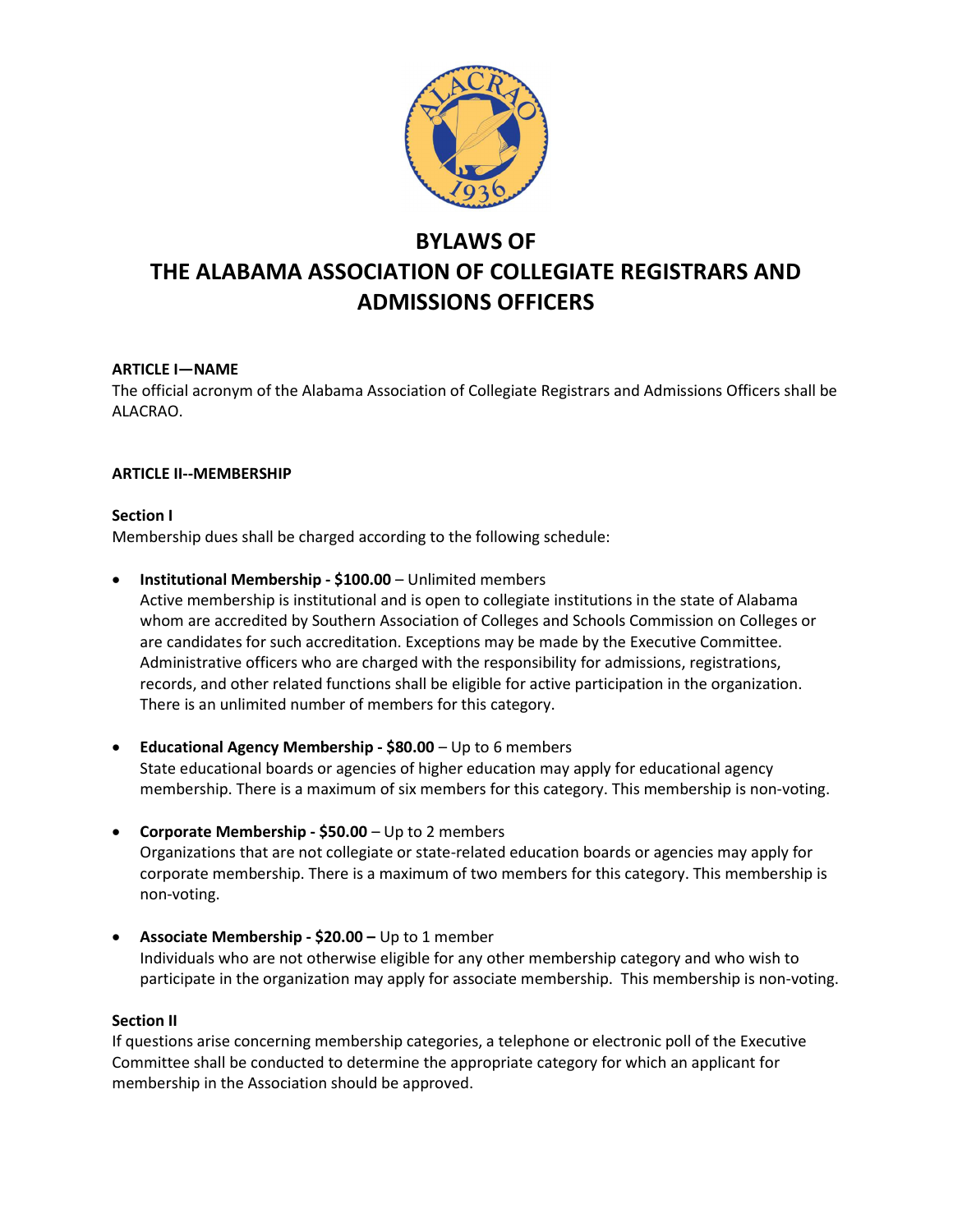#### Section III--Honorary/Retired Members

Electronic communications shall be emailed to honorary and retired members of the Association. Honorary or retired members who attend the annual meeting shall be required to pay only for meal functions. Honorary members of the Association never lose their honorary membership in the Association. If, however, their status changes and they qualify once again for active membership, the active status takes priority over the honorary status.

## Section IV--Membership Directory

Directories shall be made available to members through the Association website. The membership directory shall contain the names of all current/active members along with the constitution and bylaws.

#### ARTICLE III--EXECUTIVE COMMITTEE

#### Section I

The president-elect should be a former member of the Executive Committee.

#### Section II

The Executive Committee shall hold one meeting per year on site at the location where the annual meeting is to be held. The Local Arrangements Chair for the previous year shall be invited to attend this meeting to provide input for the current Local Arrangements Chair.

#### Section III

Minutes from meetings of the Executive Committee shall be compiled by the secretary and sent to Committee members within two weeks following a meeting.

## Section IV

When business of the Association requires action at a time when the Executive Committee cannot be convened, an electronic poll of the Committee members shall be conducted.

#### Section V

The Association shall provide funding for the president-elect to attend one professional meeting in preparation for taking over as president of the state organization.

## ARTICLE IV--STANDING COMMITTEES

#### Section I—Chairs and Vice-Chairs

A vice-chair shall be appointed annually for each standing committee. The vice-chair shall automatically become the program chair the following year. Committee appointments shall be for one year with the exception of the member who is appointed vice-chair.

## Section II—Reporting

Standing committees shall report to the vice-presidents of the Association as outlined below:

1. Vice-President for Admissions—Admissions, Articulation, International Students,

Professional/Graduate Schools

2. Vice-President for School Relations—School Relations

3. Vice-President for Records & Registration—Records/Registration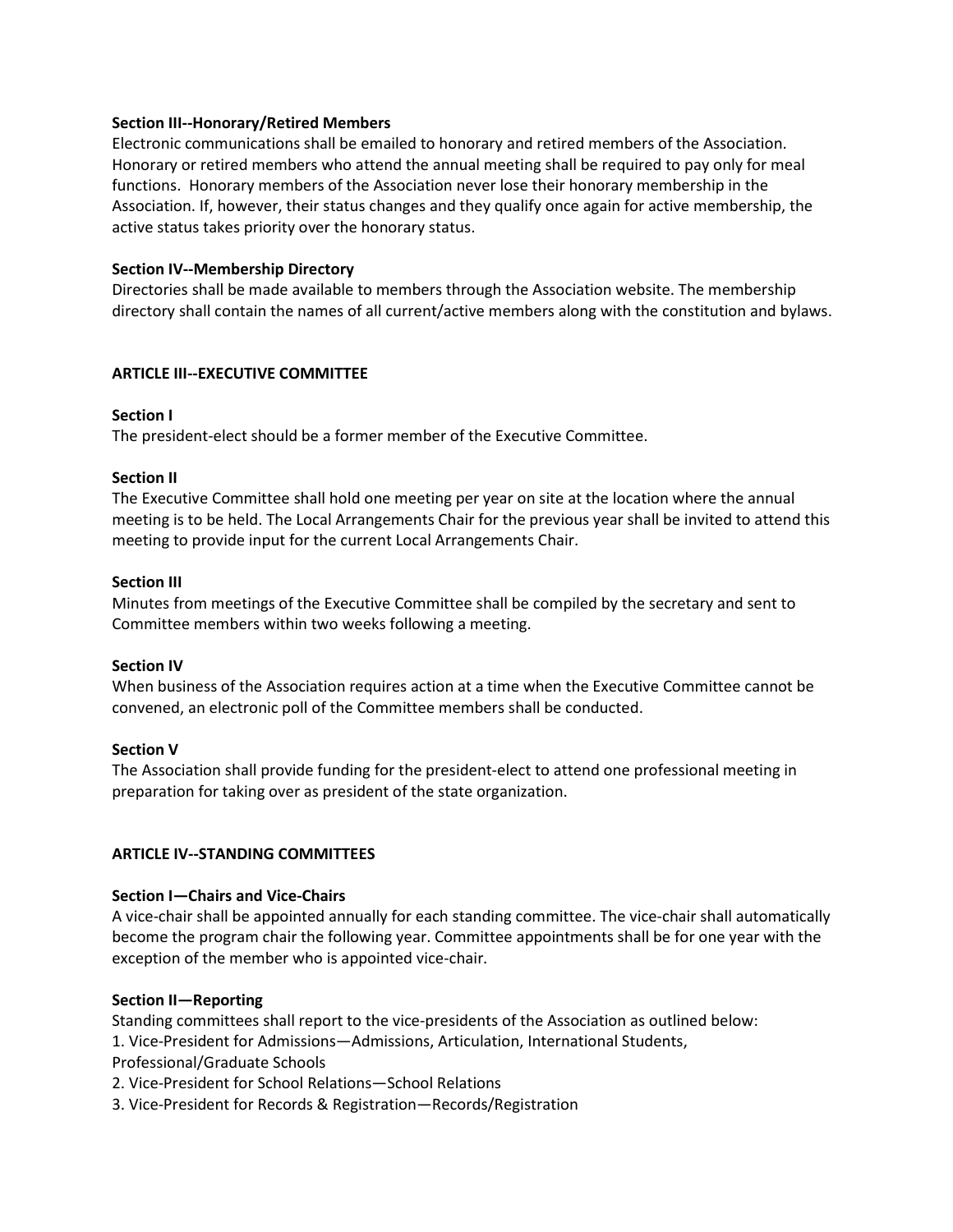4. Vice-President for Professional Development—Professional Development, Professional Access & Equity

5. Vice-President for Technology and Communications – Communications

# Section III—Nominations and Elections Committee

A nominating committee shall be appointed by the president. The duty of the committee shall be to select nominees for the several elective offices and to report their selections at the annual meeting, at which time opportunity shall be given for additional nominations from the floor.

## Section IV—Auditing Committee

An Auditing Committee shall be appointed by the president to assist with a biennial audit of the Association's financial records, to be conducted at the end of the term for each secretary/treasurer.

#### Section V—Constitution and Bylaws Committee

The immediate past president shall serve as chair of the Constitution and Bylaws Committee.

## Section VI—School Relations Committee

Co-coordinators shall be named annually for each district coordinator on the School Relations Committee. These co-coordinators shall be recommended by the Vice-President for School Relations.

#### ARTICLE V--ANNUAL MEETING

#### Section I – Timing

Should the Executive Committee see a need to change the date of the annual meeting, an online vote should be conducted to get the approval of the membership. Potential reasons for needing to move the timing of the annual meeting are, but are not limited to:

- Regional or National conference held within the state close to the timing of the annual meeting
- Excessive hotel/accommodation charges that are impacted by tourist season

## Section II – Sponsors

The number of sponsors who participate in the annual meeting of the Association shall be determined by the Local Arrangements Committee (LAC) with the approval of the Executive Committee. Sponsors are encouraged to assist presenters for workshop sessions at the annual meeting; however, program sessions shall not be "vendor tracked."

The exhibit fee for the annual meeting shall be in five tiers:

- Platinum level (\$1,000) includes conference registration fee, sponsorship of event, exhibit space, name on program, and optional session
- Gold Level (\$800) includes conference registration fee, sponsorship of break, exhibit space, name on program, and optional session
- Silver Level (\$600) includes conference registration fee, exhibit space, name on program, and session
- Bronze Level (\$400) Includes conference registration fee, exhibit space, and name on program
- Friends of ALACRAO (\$200) includes name on program and recognition during conference